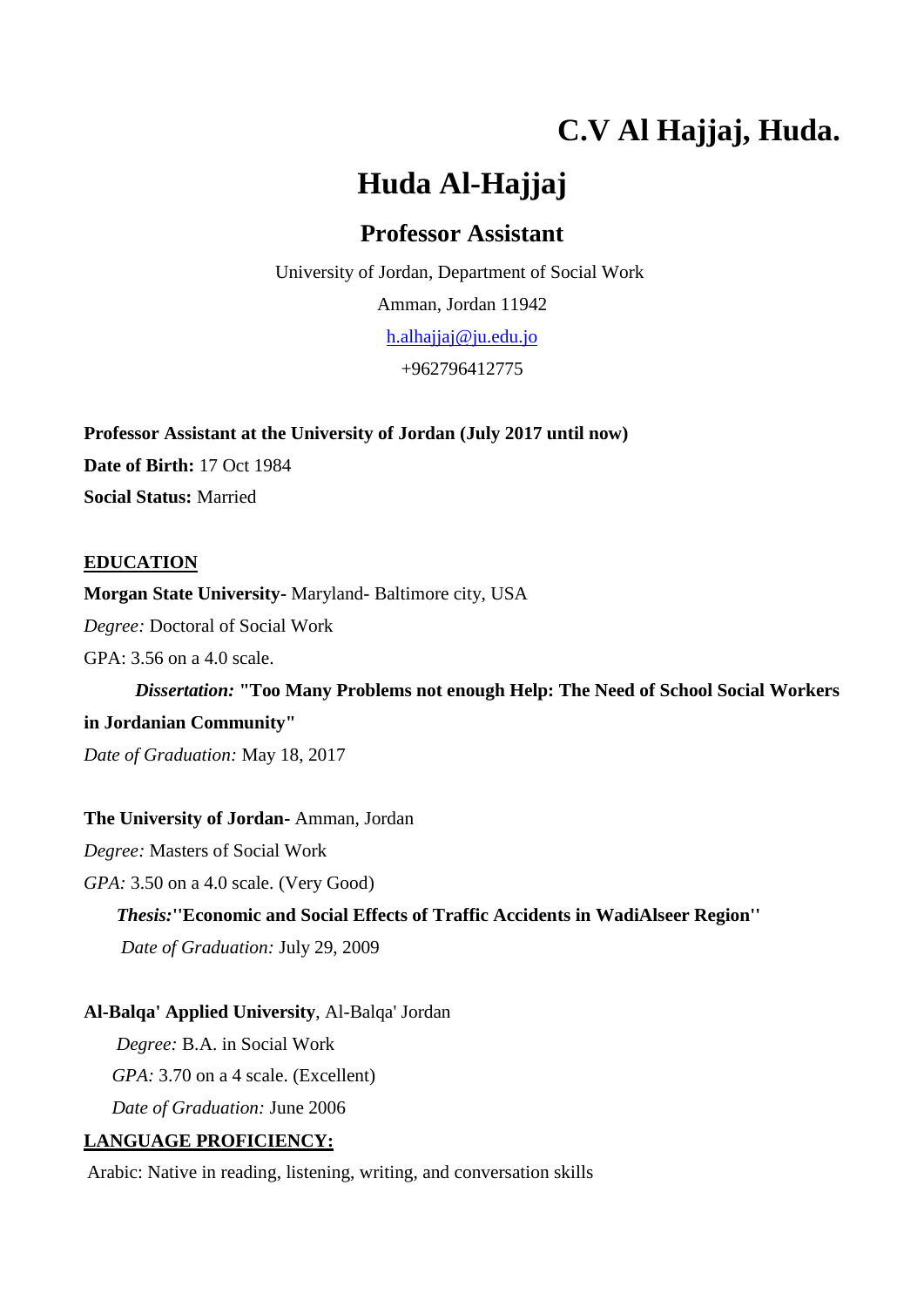English: Excellent in reading, listening, writing, and conversation skills.

**PUBLICATION:** Intentional Leadership Planning Development: The Collective Responsibility to Educate More Social Work Leaders, Advances in Social Work Journal, 2016

# **CONFERENCES:**

Scientific Conference for Faculty of Arts, the University of Jordan March 2018

The Second Annual Meeting and International Conference of the Consortium for Research in Political Theory Hacettepe Univesity, Ankara, Turkey, July 2018: The Crisis: Future Prospects on the Politics, Culture and Governance

# **PROFESSIONAL EXPERIENCE**

| <b>July 2017</b>                                                         | <b>University of Jordan, Social Work Department</b>                   |  |
|--------------------------------------------------------------------------|-----------------------------------------------------------------------|--|
| <b>Job Title: Teaching-Assistant</b>                                     |                                                                       |  |
| June 2016 – May 2018                                                     | Morgan state University Social Work Department, USA. MD               |  |
| <b>Job Title: Graduate-Assistant</b>                                     |                                                                       |  |
| April 2011                                                               | <b>University of Jordan, Social Work Department</b>                   |  |
| <b>Job Title:</b> Teaching and Researching Assistant                     |                                                                       |  |
| <b>Responsibilities:</b> - Proctoring exams and assisting with research. |                                                                       |  |
|                                                                          | - Supervising and guiding students of social work in practicum course |  |
| - Assisting professors in searching books.                               |                                                                       |  |
| - collecting researches from students.                                   |                                                                       |  |
| - participating in assessing the students research in practicum courses. |                                                                       |  |
| - Working with community service offices under the title, Organizer.     |                                                                       |  |
| - Participating in Freshmen Guidance Committee.                          |                                                                       |  |

# **May 2010-July 2010** *Arabic City of Comprehensive Care, Amman-Jordan*

**Job Title:**Responsible Social Care

# **Responsibilities:**

- *-* Social Worker, supervising childcare.
- Supervising all children's needs.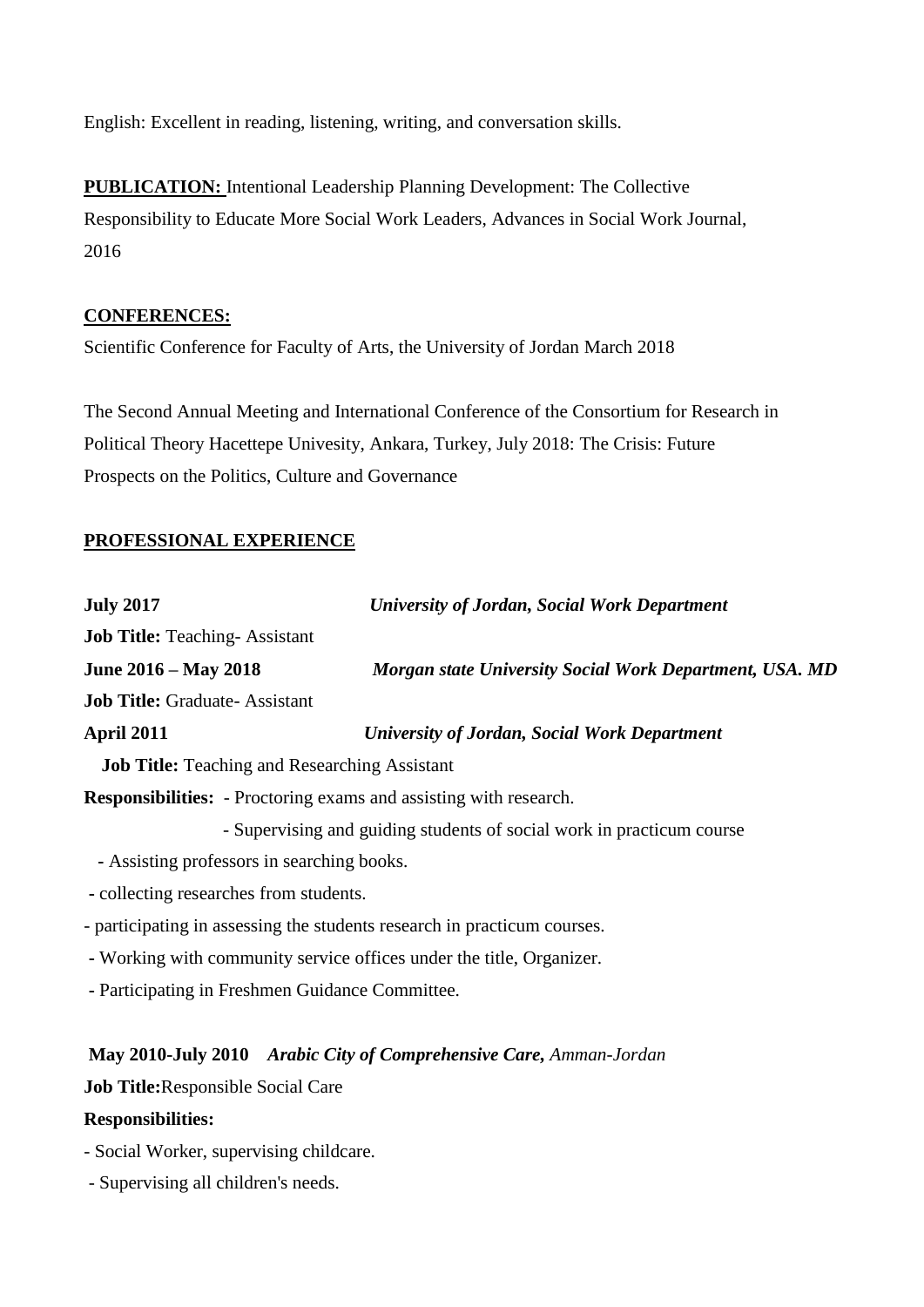-Reporting on needs of clients and communicating with officials.

-Preparing weekly employee schedules.

- Contacting with children's families.

**October 2008- April 2009** *Ibsus Company, Jordan branch*

**Job Title:** Field Researcher

#### **Responsibilities:**

- gathering data for two separate projects:

-media consumption habits and internet use.

### **February 2007-June2008** *University of Jordan/ Social Work Department*

**Job Title:** Teaching and Researching Assistant, (Grant during my studying Master's degree)

#### **Responsibilities:**

- Proctoring exams and assisting with research
- Supervising and guiding students of social work in practicum course.
- **-** Assisting professors in searching books.

#### **September 2005- December 2005** *Fund for National Aid***(volunteer)**

**Job Title:** public service

### **Responsibilities:**

*-*Trainee, Public service sector, worked with clients to document needs and locate services.

-Entering data into the computer.

**March 2005-June 2005** *Center for Local Community Development***(volunteer***)*

**Job Title: Public services** 

- Served as a trainee.

-Taught Arabic literacy courses.

# **PROFESSIONAL PRESENTATION :**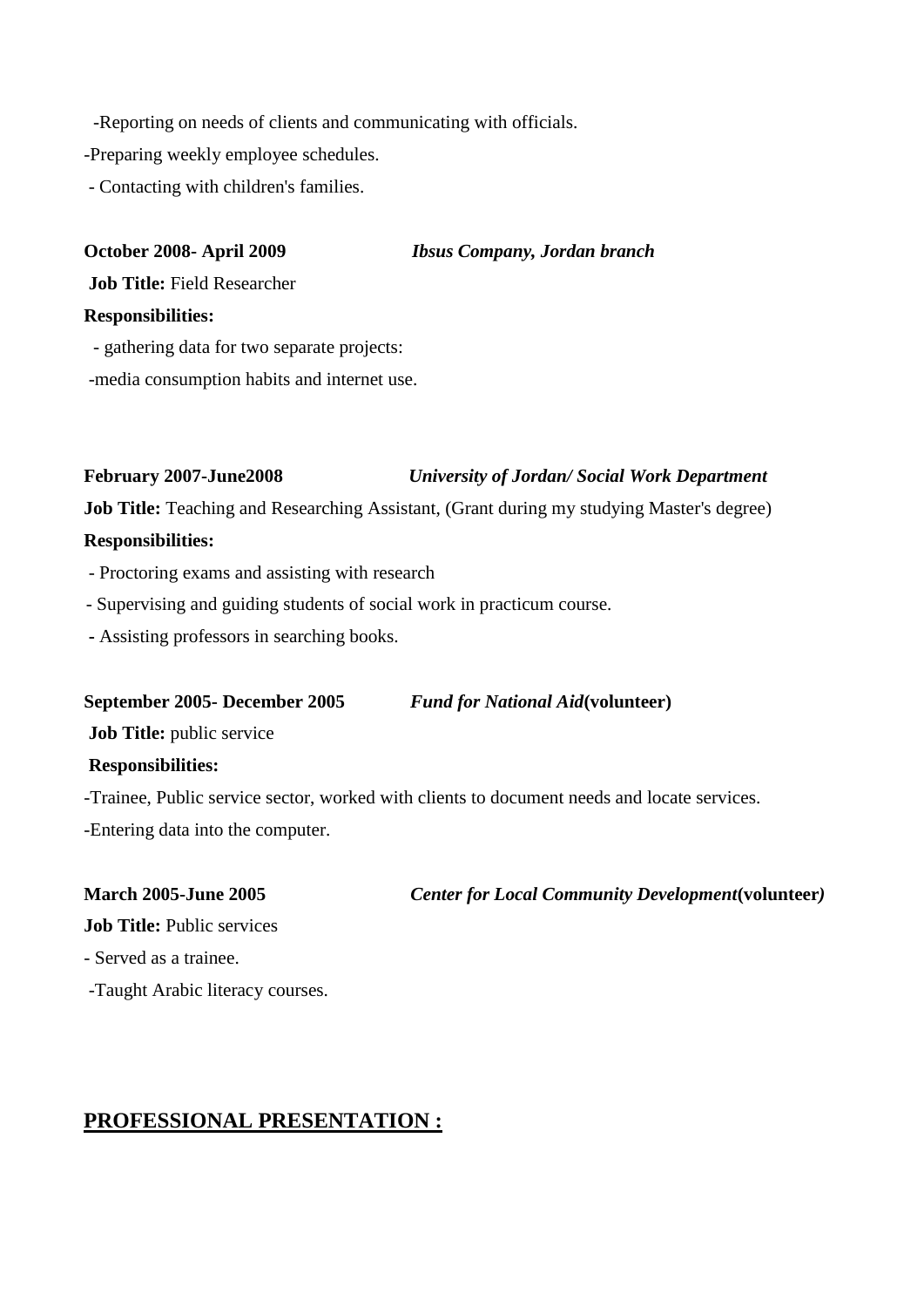**March 17, 2017** Presented a Dissertation titled " Too Many Problems not enough Help: The Need of School Social Workers in Jordanian Community"

**July 29, 2009** Presented a Thesis titled '' Economic and Social Effects of Traffic Accidents in Wadi Alseer Region"

### **SPECIAL TRAINING**

| <b>January 2018</b>                                      | <b>Staff Development Workshops</b>             |
|----------------------------------------------------------|------------------------------------------------|
| <b>Subjects of Academic Staff Development Center</b>     |                                                |
| -Course design                                           |                                                |
| -Intended Training Outcomes for Academic Programs        |                                                |
| -Modern Trends in University Teaching                    |                                                |
| -Exams Preparation and Learners' Assessment              |                                                |
| Laws, Bylaws and Regulations of the University of Jordan |                                                |
| University of Jordan Quality Assurance                   |                                                |
| October 2018                                             | <b>SPSS</b>                                    |
| September 2011                                           | <b>University of Jordan Training Workshops</b> |
| Participated in the following six sessions:              |                                                |
| -Design of Study Plan. (6 hrs)                           |                                                |
| -Effective Skills of University Teaching. (12 hrs)       |                                                |
| -Teaching Strategies. (12 hrs)                           |                                                |
| -Learner's Assessment and Test Preparation. (12 hrs)     |                                                |
| -Laws and Regulation of the University of Jordan(6 hrs)  |                                                |
| -University Work Ethics. (6 hrs)                         |                                                |
| <b>March 2011</b>                                        | The Jordanian National Commission for Women    |

-Expressive therapy for girls in need of guidance (10 hrs)

| June-July2006 | <b>Knowledge Station, Abu Nser, Amman, Jordan</b>        |
|---------------|----------------------------------------------------------|
|               | International Computer Driving License (ICDL). (120 hrs) |

Took a course to develop computer skills,

gained proficiency using Microsoft Word and Excel as

well as internet search engines.